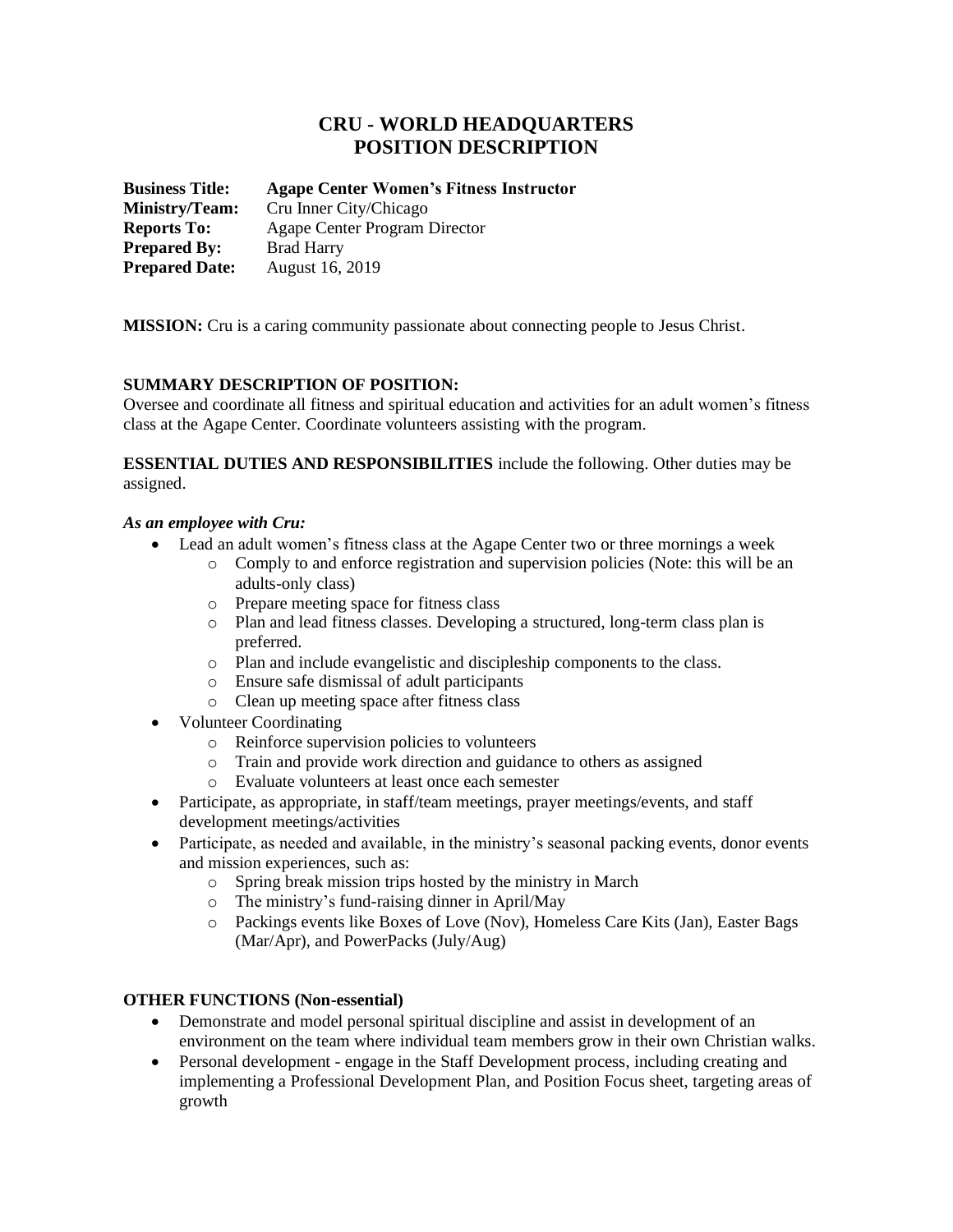• Perform related duties or special projects as assigned.

### **SUPERVISORY RESPONSIBILITIES**

This job would entail on-going supervision of Cru staff/volunteers assisting with the fitness class. While leading the fitness class, other staff/volunteers may assist this person and report to this person for that particular program.

## **QUALIFICATIONS**

To perform this job successfully, an individual must be able to perform each essential duty satisfactorily. The requirements listed below are representative of the knowledge, skill, and/or ability required. Reasonable accommodations may be made to enable individuals with disabilities to perform the essential functions.

#### **KNOWLEDGE OF:**

- Personable, friendly demeanor
- Oral and written communication skills
- Physical fitness and aerobics, individually and in a group setting
- Aptitude for using computers, Internet technology, and social media
- Social, economic, educational, political, and justice issues facing those in Chicago

### **ABILITY TO:**

- Communicate schedules, assignments, and plans to staff/volunteers and participants
- Analyze situations accurately and adopt an effective course of action
- Identify and initiate tasks and procedure to help facilitate efficiency and stewardship
- Establish and maintain cooperative and effective working relationships with others
- Meet schedule and time lines
- Plan and organize work
- Supervise and train volunteers
- Effectively share the gospel and follow-up new believers
- Develop and follow a lesson plan
- Develop and lead biblically-based evangelism and discipleship content
- Use Google apps proficiently, such as Gmail, Calendar, Docs, Sheets, Forms, and Slides

#### **EDUCATION and/or EXPERIENCE**

Associate degree or similar training/education/experience in physical fitness education. Considerable experience communicating biblical truths to adults in a small group setting also mandatory.

#### **WORK ENVIRONMENT**

The work environment characteristics described here are representative of those an employee encounters while performing the essential functions of this job. Reasonable accommodations may be made to enable individuals with disabilities to perform the essential functions.